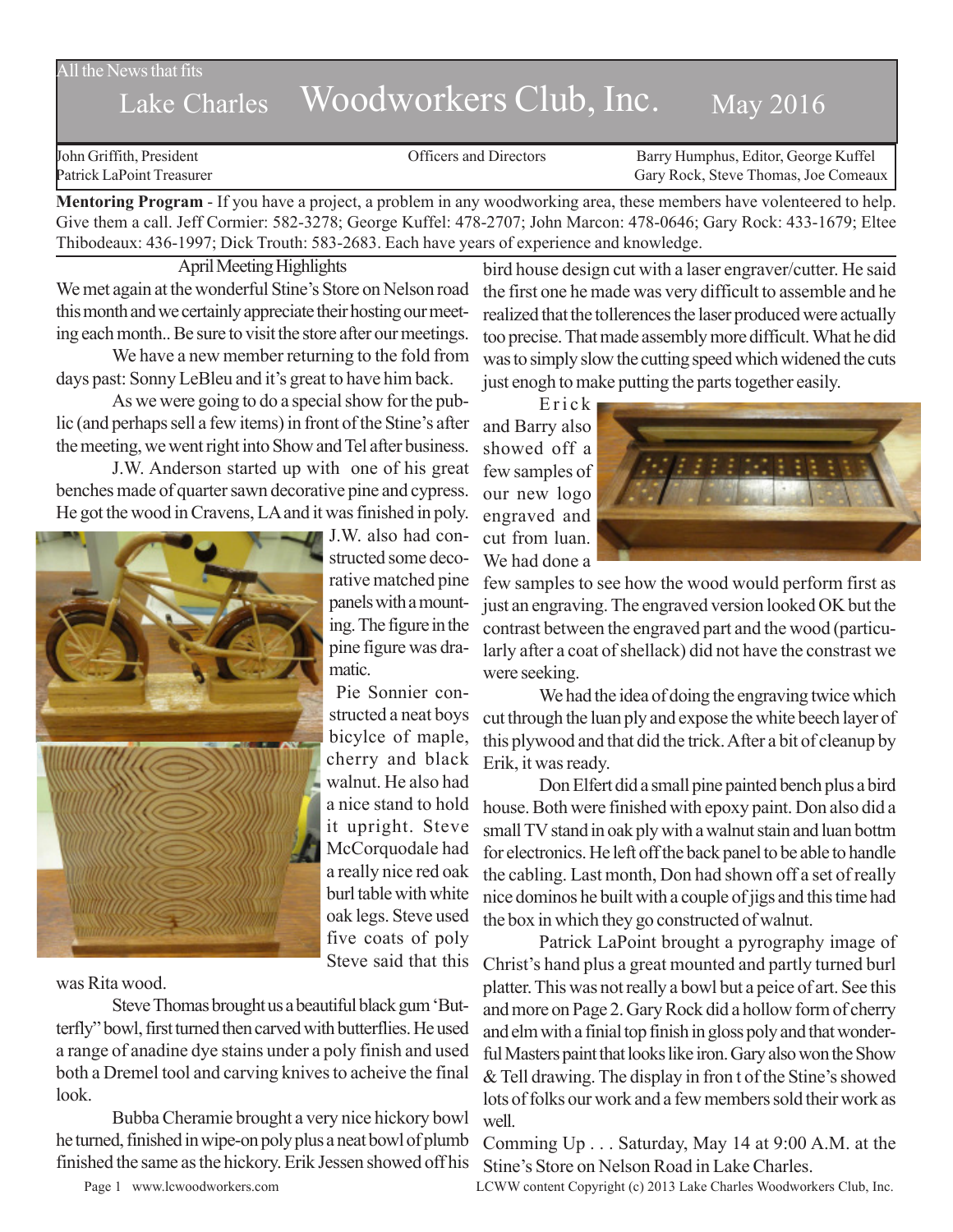More Images from April's Meeting



LaPoint Burl







Steve Thomas Butterfly<br>
Erik Jessen Birdhouse

Mad

There are many more photos of the work that members have done and we'll try to fit them in in the June issue.

Some Thoughts on Exterior Finishes Recentl a sailboating friend came to me with questions about how she should refinish the teak on her sailboat. The old finish was flaking off and after carefully looking (with a magnifying glass) at the wood I began to form a few ideas about researching the problem of long-term finishes for items that will stay out doors for extended periods of time.

The flaking of the finish was likely due to a few issues: Sun, water, heat and cold - all of the things we find outside! Further, the peeling or flaking of exterior finishes is primarily due to the expansion and contraction of both the finish and the material on which the finish is applied.

To counteract these things of nature with a durable finish is a challenge that wood workers and home owners have been battling for hundreds of years. But technology is our friend and especially chemistry -- Better Living Through Chemistry is what Dupont used to say and it's true.

So not only is the challenge one of chemistry, it is one of materials science as well. Heat and cold expand and contract the materials we paint or apply some varnish and thus the coating must move with the material while maintaining adhesion. But there is also the factors of dry and wet conditions that effect finishes and the materials beneath them.

So I went to your friend and mine, the Web to find possible solutions for exterior finsih longevity..

What ever finish you use on a project that will live outdoors, first, apply some finish to every surface. Put your finish product on every surface -- top, bottom, sides and ends -- to have a complete coating. This will serve to seal the item, particularly if it is porus, such as wood.

The second thing the consider is the flexibility of the coating you choose. The more flexible the coating may be, the more resistant it will be with changes in heat, cold and moisture.

For my friend's project I suggested the following course of action. First, remove the old finish and if possible, remove the item from the boat. That is, detach the rails, handholds, tiller -- everything that would come off -- sand it down to bare wood and put two coats of reduced shellack on the wood. The advantage of shellack is that it is naturally flexable, easy to apply, dry and you can put any other finish on top of shellack without problems.

Paint suppliers often suggest so-called spar varnish for boats but there is a better product you can mix up yourself. Start with a long-oil poly (aka spar varnish) and add boiled linseed oil and Japan dryer. The mix is 1/3 poly, 1/3 boiled linseed oil, 1/3 thinner and a small amount of dryer. Poly and the oil 'dry' chemically but the Japan dryer accel Continues on Page 3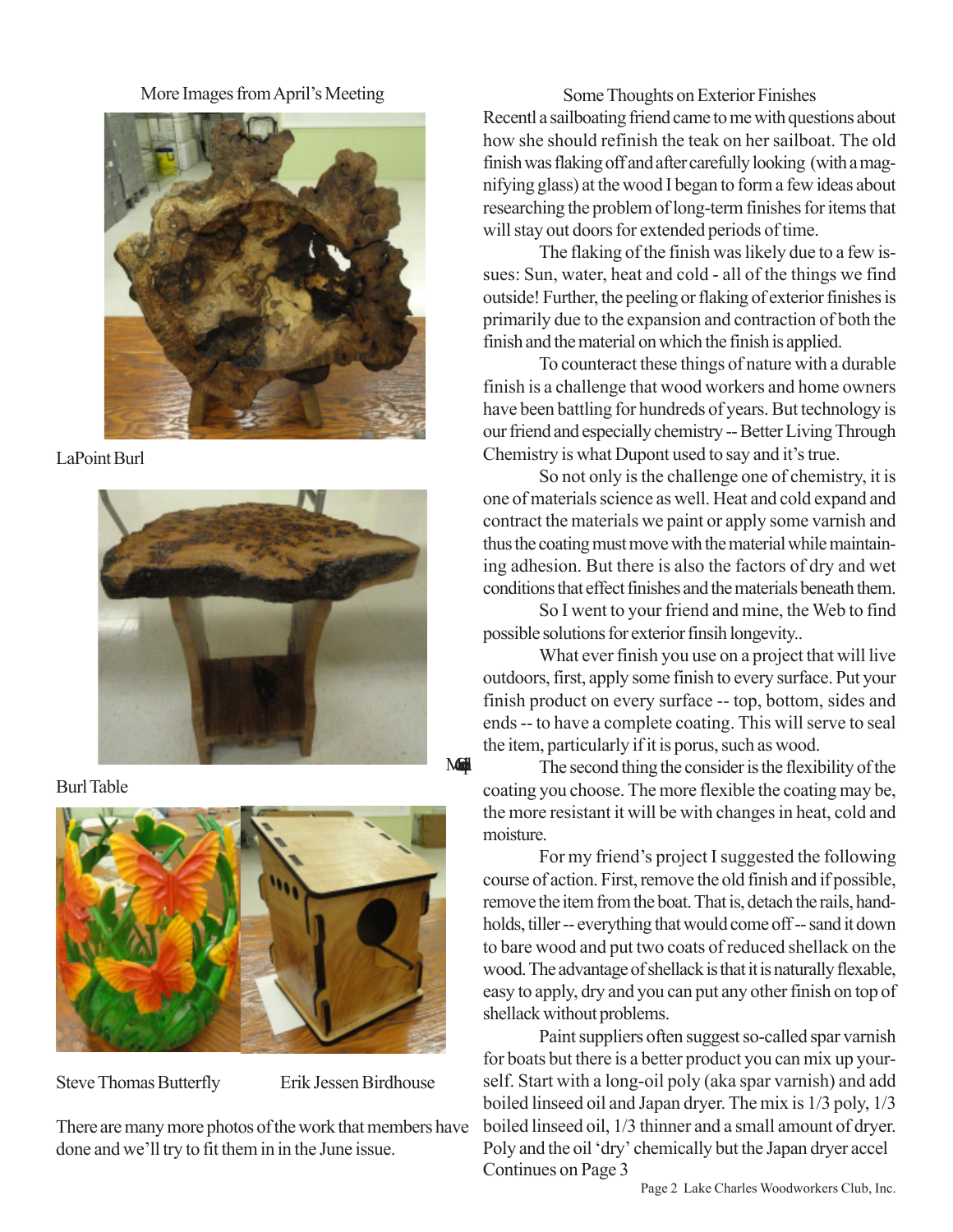Some Thoughts on Exterior Finishes continues erates the process. The 'dry' time is longer that plain poly but the finish will last years longer particularly if you do several thin coats. Six years ago, I built and finished a sailboat tiller with this mix and today (two weeks ago) it still looks as new.

So for outdoor furniture, particularly if the item is exposed to heat, cold sun and possibly water, this mix works. But what about paint?

The paint we use today comes in various forms and qualities. It is a fact that the more you may pay for paint, in general, the better the quality and longevity. Exterior paint also comes in a couple of forms and often is rated in terms of the years it will last.

There are two types of exterior paint: oil based and latex based. Each has it's advantages so we will discuss each.

Like oil-based poly and the mix I suggested above, oil-based paint expands and contracts depending on weather conditions. In general, oil-based exterior paint will last longer than latex exterior paints. The oil is mostly boiled linseed (due to it's ability to 'dry') as it cures and permits the movement of the paint and the material under it moves. The oil is most frequently made with either an alkyd (synthetic) or linseed (natural) oils. The alkcyd-based paints are less expensive.

Paint fails because the materioal under it moves more than the paint. This first causes fine cracks in the surface that eventually expand and begin to peal. Once that happens, the old paint should be removed as much as possible to bear wood.

Like the process we did for the boat, the first step is to coat the surface with a special paint that actually contains shellack. But it may contain additional materials such as wax and preservatives plus you want one that suggests that it is paintable. In fact, look for all three qualities in a primer paint. Paint primer is just such a coating and why you should always use a primer on bare wood or wood that has had the old paint removed.

OK, you've got either bare new wood or wood where most of the old finish is removed and you have put on a good quality primer. What's next? The next is a good quality paint and as suggested above,

Page 3 Lake Charles Woodworkers Club, Inc. The other major category for exterior paint is based on water and a polymer we call latex. Latex paint is a misnomer because there is actually no latex in latex paint. Latex is a natural product that originally came from the Brazilian rubber tree and is now mostly produced in Southeast Asia. The sap of the Hevea tree is the natural product from which real rubber is made and this is what is used to make latex gloves.

This natural latex product is not the same ingredient that goes into paint. What goes into paint are synthetic polymers that looks like natural latex but have a completely different chemical makeup and different properties than latex rubber. Latex paint is a general term which covers all paints that use synthetic polymers such as acrylic, vinyl acrylic (PVA), styrene acrylic, etc. as binders.

Paint comes in a number of different finishes, from flat to high gloss. Some paints also contain enamel, an additive that makes the dried surface harder and less porous.

The main advantage with so-called latex paint is the relative short curing time. Here, I'm not talking about how fast it drys but how fast it cures. Oil-based paints generally take many days to cure all the way to the underlying material. Latex paints cure in a few days.

So with latex paint, the acrylic, vinyl acrylic, styrene acrylic it's made of allows the same sort of flexibity that the oil paints do when a faster curing time but are not as durable.

Most paints actually have three main components called the pigment, the binder, and the solvent. (The binder and solvent are sometimes collectively called the vehicle.) There are also typically a number of additives to improve the paint's properties in various ways, depending on where and how it's going to be used.

The pigment is the color chemical in a paint. It looks a certain color because it reflects some wavelengths of light and absorbs others. Traditionally, metal compounds (salts) are used to create different colors so, for example, titanium dioxide is used to make white paint, iron oxide makes yellow, red, brown, or orange paint (think of how iron turns rusty red), and chromium oxide makes paint that's green. Black comes from particles of carbon. Different pigments are mixed together to make paint of any color you can imagine. The binder's job is to glue the pigment particles to one another, but also to make them stick to the surface you're painting (the oils or water).

The solvent's job is to make the pigment and binder into a thinner and less viscous (more easily flowing) liquid that will spread evenly (that's why paint solvents are sometimes called thinners). Once the paint has spread out, the solvent evaporates into the air, leaving the paint evenly applied and dry beneath it.

 Ceramic substances can be added to paints to improve their strength and durability. And additives in paint designed for outdoor use can help to make things waterproof and rustproof, protect against frost or sunlight, and keep them free of mold and mildew.

Always purchase the most expensive paint you can afford. You won't go wrong. *Barry Humphus*